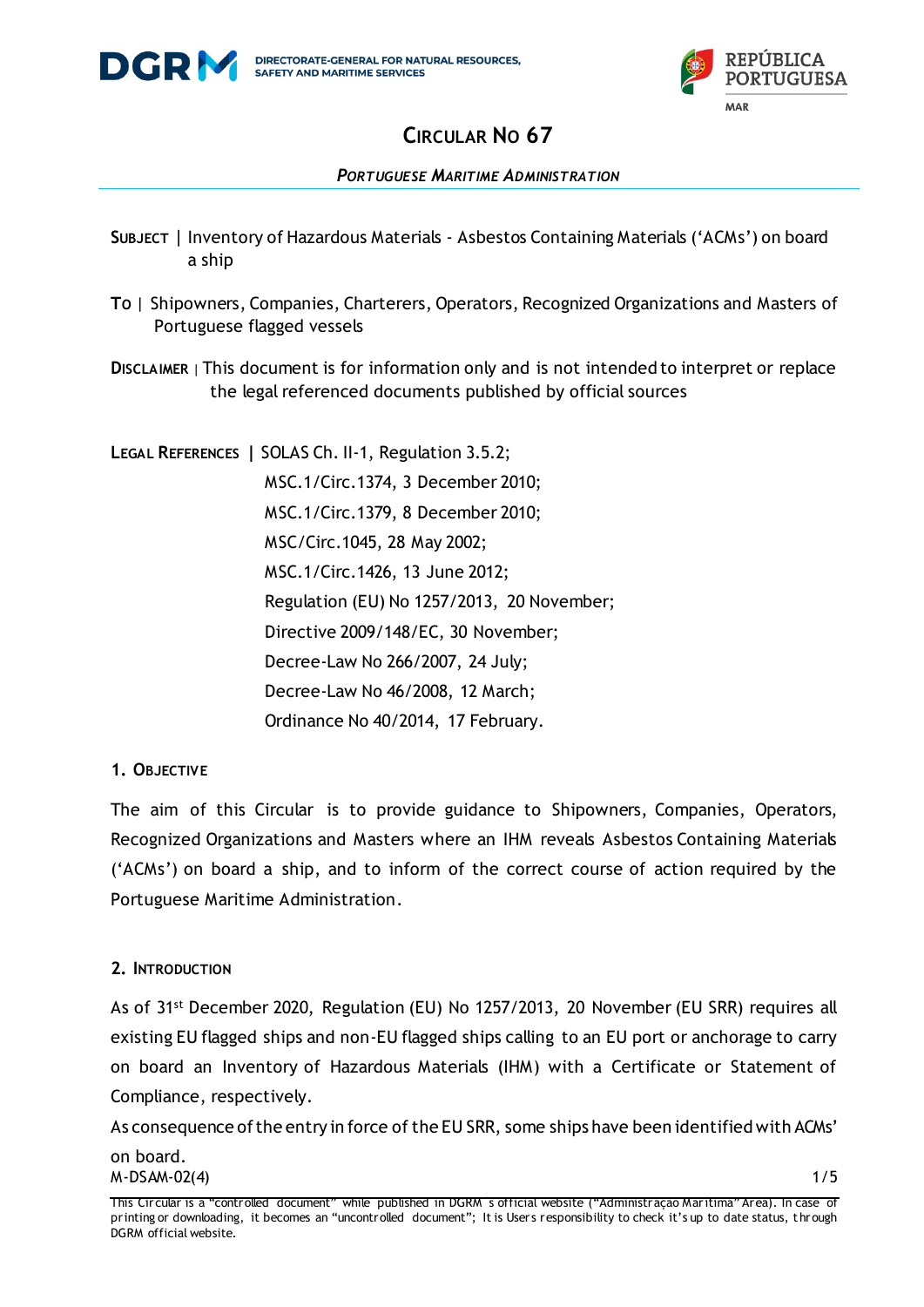



#### *PORTUGUESE MARITIME ADMINISTRATION*

Is the shipowner's responsibility for complying with the obligation to protect the health of workers on board, as well as removing ACMs present on the ship, and the Portuguese Maritime Administration is responsible for monitoring compliance with this legal obligation.

#### **3. TIMELINE**

- a) Ships built before 1<sup>st</sup> July 2002 are allowed to have existing ACMs installations on board.
- b) Between 1st July 2002 and 31st December 2010, new installations of ACMs are only permitted on ships for the following specified purposes:
	- Vanes used in rotary compressors and rotary vane vacuum pumps
	- Watertight joints and linings used for the circulation of fluids when, at high temperature (in excess of 350°C) or pressure (in excess of 7 / 106 PA), there is a risk of fire, corrosion or toxicity; and
	- Supple and flexible thermal insulation assemblies used for temperatures above 1,000ºC.
- c) From 1st January 2011, new installation of ACMs on board all ships are prohibited.

## **4. COURSE OF ACTION**

The course of actions to be taken will depend on the compliance of the above regulations, two scenarios are identified:

### **4.1 INSTALLATION MADE IN COMPLIANCE WITH APPLICABLE REGULATIONS**

- a) Complete list of asbestos containing materials (ACMs) to be submitted to the RO (IHM);
- b) Evidences on the installation date to be provided to the RO (when not provided to be considered after 1<sup>st</sup> July 2002);
- c) Notify the national Authority for Labour Condition (article 3rd of Decree-Law No 266/2007 of 24th July).
- d) SMS to be updated and monitoring plan to be established based on MSC/Circ.1045 and Decree-Law No 266/2007 of 24th July;
- e) Removal work, if developed, shall have in consideration applicable convention, EU Directives and national law (article 24th of Decree-Law n. <sup>o</sup> 266/2007 of 24<sup>th</sup> July), and national authorities notified at least 30 days before the removal job takes place.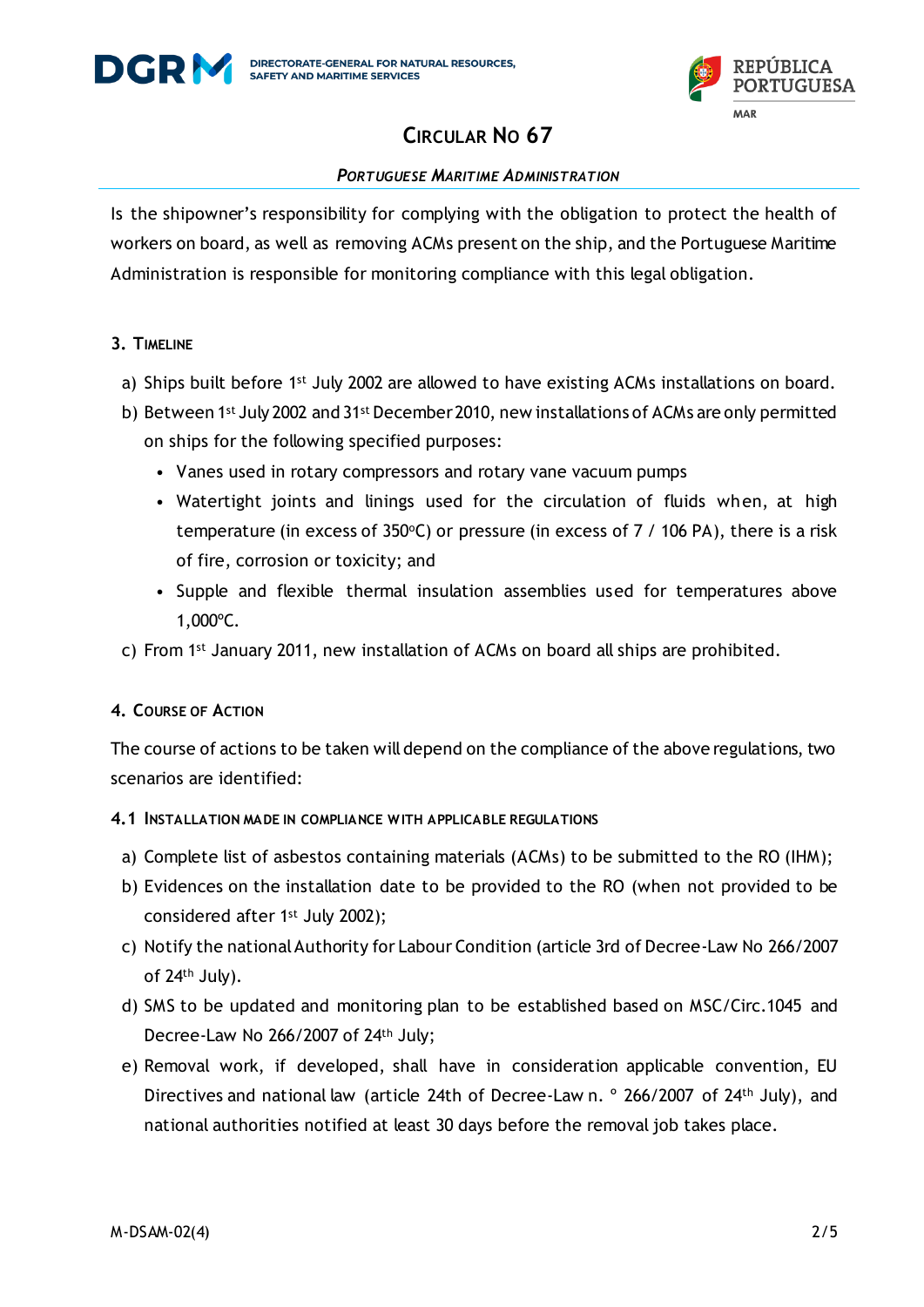

#### *PORTUGUESE MARITIME ADMINISTRATION*

- **4.2 INSTALLATION IS NOT IN COMPLIANCE WITH APPLICABLE REGULATIONS**
	- a) Complete list of ACMs to be submitted to the RO (IHM);
	- b) Notify the national Authority for Labour Conditions (article 3rd of Decree-Law No 266/2007 of 24th July).
	- c) Removal plan to be prepared and sent to the RO;
	- d) Exemption request to be submitted to the RO, together with following documents:
		- i. ACMs removal schedule;
		- ii. SMS to be updated and monitoring plan based on MSC/Circ.1045 and Decree-Law No 266/2007 of 24th July;
	- e) Crew to be informed about procedures in case of emergency when ACMs are to be removed;
	- f) Personal protection and special asbestos disposal bags (labelled with asbestos warning signs and specified thickness of plastic) should be on board. Reference is made to the mandatory risk inventory and evaluation, according to the Decree-Law No 266/2007 of 24th July.
	- g) Conditions and implementation of the conditions to be monitored by the ROs, during ISM audits and Safety Constructions Periodical Surveys.

### **5. REMOVAL,CLEANING, DECONTAMINATION**

National Authority for Labour Conditions is to be notified at least 30 days before the removal is to take place.

### **6. NOTIFICATIONS**

Below you can find the contact details of the Maritime Administration and National Authority for Labour Conditions

#### **Maritime Administration:**

- [marad@dgrm.mm.gov.pt](mailto:marad@dgrm.mm.gov.pt)
- [Technical.mar@madeira.gov.pt](mailto:Technical.mar@madeira.gov.pt)

### **National Authority for Labour Conditions:**

• [cl.lisboa.oriental@act.gov.pt](mailto:cl.lisboa.oriental@act.gov.pt)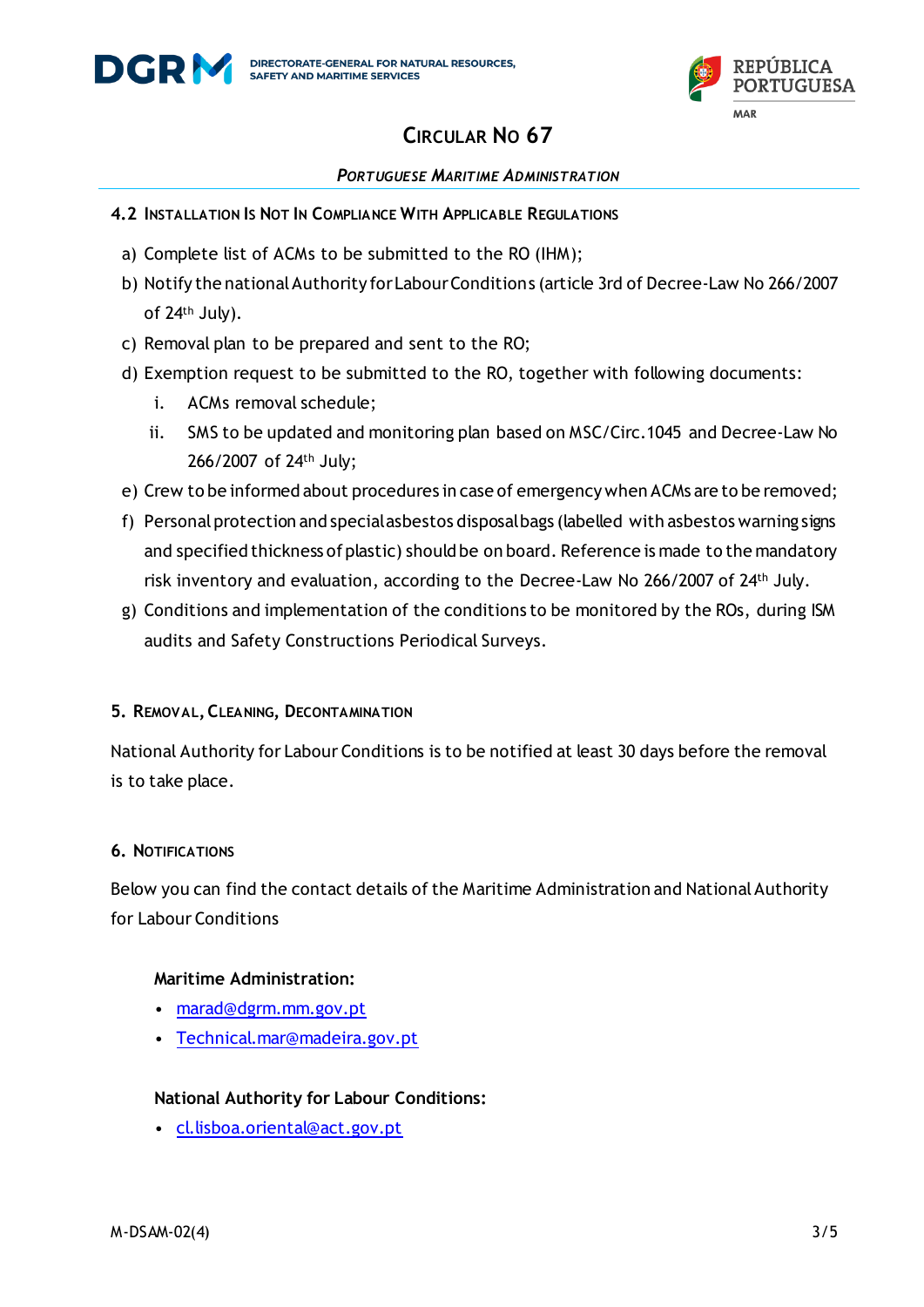



#### *PORTUGUESE MARITIME ADMINISTRATION*

#### **6.1 FORMS TO BE USED**

a) For notification of ACMs:

[https://www.act.gov.pt/\(pt-](https://www.act.gov.pt/(pt-PT)/CentroInformacao/Formularios/Documents/Notificacao%20de%20Atividade%20com%20Exposi%C3%A7%C3%A3o%20ao%20Amianto_COM_SST01_2018_V1.pdf)[PT\)/CentroInformacao/Formularios/Documents/Notificacao%20de%20Atividade%20co](https://www.act.gov.pt/(pt-PT)/CentroInformacao/Formularios/Documents/Notificacao%20de%20Atividade%20com%20Exposi%C3%A7%C3%A3o%20ao%20Amianto_COM_SST01_2018_V1.pdf) [m%20Exposi%C3%A7%C3%A3o%20ao%20Amianto\\_COM\\_SST01\\_2018\\_V1.pdf](https://www.act.gov.pt/(pt-PT)/CentroInformacao/Formularios/Documents/Notificacao%20de%20Atividade%20com%20Exposi%C3%A7%C3%A3o%20ao%20Amianto_COM_SST01_2018_V1.pdf)

b) For notification of removal:

[https://www.act.gov.pt/\(pt-](https://www.act.gov.pt/(pt-PT)/CentroInformacao/Formularios/Documents/Requerimento%20de%20Autoriza%C3%A7%C3%A3o%20de%20Trabalhos%20de%20Remocao%20ou%20Demolicao%20de%20Amia%20nto_REQ_SST01_2018_V1.pdf)[PT\)/CentroInformacao/Formularios/Documents/Requerimento%20de%20Autoriza%C3%](https://www.act.gov.pt/(pt-PT)/CentroInformacao/Formularios/Documents/Requerimento%20de%20Autoriza%C3%A7%C3%A3o%20de%20Trabalhos%20de%20Remocao%20ou%20Demolicao%20de%20Amia%20nto_REQ_SST01_2018_V1.pdf) [A7%C3%A3o%20de%20Trabalhos%20de%20Remocao%20ou%20Demolicao%20de%20Amia%](https://www.act.gov.pt/(pt-PT)/CentroInformacao/Formularios/Documents/Requerimento%20de%20Autoriza%C3%A7%C3%A3o%20de%20Trabalhos%20de%20Remocao%20ou%20Demolicao%20de%20Amia%20nto_REQ_SST01_2018_V1.pdf) [20nto\\_REQ\\_SST01\\_2018\\_V1.pdf](https://www.act.gov.pt/(pt-PT)/CentroInformacao/Formularios/Documents/Requerimento%20de%20Autoriza%C3%A7%C3%A3o%20de%20Trabalhos%20de%20Remocao%20ou%20Demolicao%20de%20Amia%20nto_REQ_SST01_2018_V1.pdf)

### **7. EXEMPTION ISSUANCE**

The exemption foreseen in section 4 of this document, will be issued by Recognized Organizations on behalf of Portuguese Maritime Administration as per agreement established between DGRM and RO´s. after the relevant documents have been reviewed and found in compliance with the requirements.

Exemptions from the requirements of the applicable instruments are the prerogative of the Administration and must be approved by the Administration prior to issuance.

### **8. EXEMPTION VALIDITY**

The validity of the exemption is of maximum 36 months, as per MSC.1/Circ.1374.

The date to be considered as starting the validity period will be the date on which the owner or company have been acknowledged.

Vessels transferring to the Portuguese Flag, which are already provided with an exemption issued by another State, the validity of the exemption will be maintained as per previous Flag or 36 months, whichever the less.

### **9. FINAL NOTES**

a) On board ships built before the 1st of July 2002 or new installations of ACM 's between 1st July 2002 and 31st December 2010 for the specified purposes described above, asbestos is still allowed in the existing construction. It is the responsibility of the ship owner to